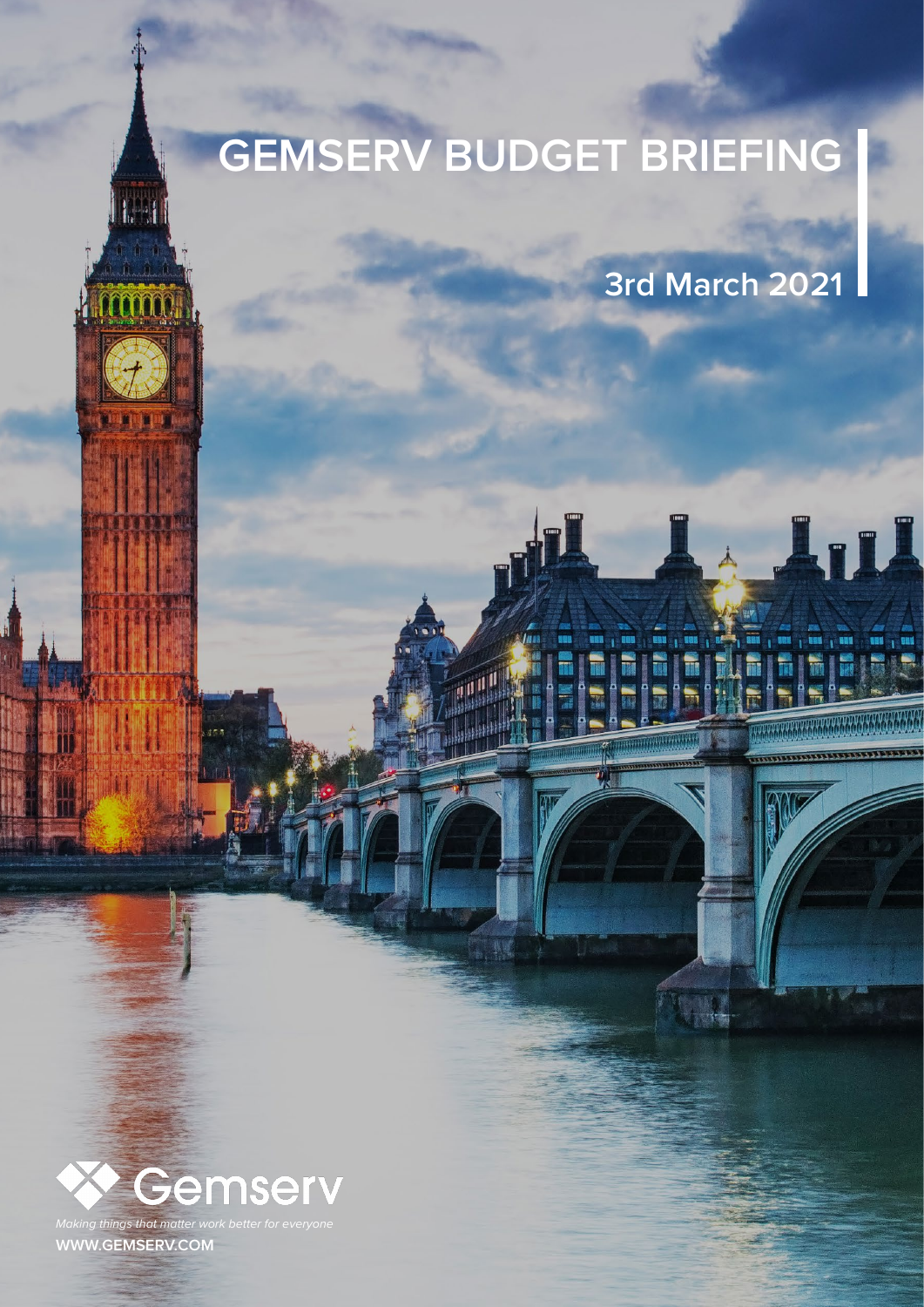### **Overview**

Budget documents are now available online at[: https://www.gov.uk/government/publications/budget-2021](https://www.gov.uk/government/publications/budget-2021-documents) [documents.](https://www.gov.uk/government/publications/budget-2021-documents)

This briefing details the spending commitments from government announced on 3rd March within the Budget.

*Comments from the team on key areas of interest are included within the green boxes throughout the document (commentator names are highlighted in green)*

#### **SUMMARY**

- £4.8 million to enable the development of a Hydrogen Hub in Holyhead, Wales.
- A Biomass Feedstocks Programme to support the rural economy.
- A Modern Methods of Construction (MMC) Taskforce, situated in the West Midlands, to accelerate the delivery of homes constructed using MMC.
- **E7** million Portable Apprenticeships Fund to enable individuals who work across multiple projects with different employers to benefit from long-term, high quality training.
- A 'Super Deduction' to allow companies investing in qualifying new plant and machinery assets from April 1st 2021 until 31st March 2023 to benefit from a 130% first-year capital allowance.
- Fuel duty will be frozen for 2021-22, with future rates to be considered in the coming years, in the context of reaching net-zero emissions by 2050.
- A green retail savings product will be introduced through the NS&I in the summer of 2021 which will allow UK citizens to invest in measures to support efforts to tackle climate change.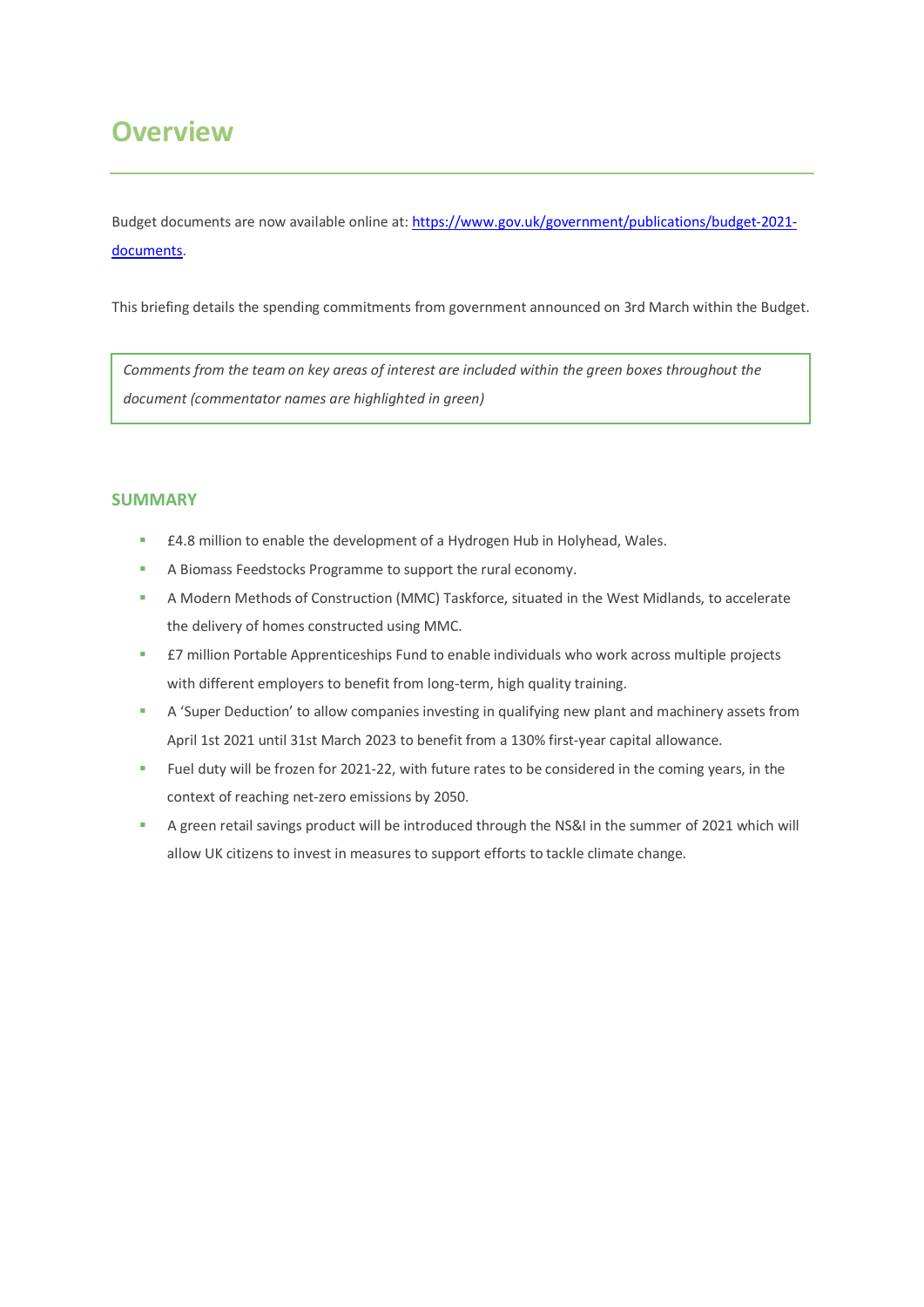## **Budget 2021: Protecting the Jobs and Livelihoods of the British People**

The Coronavirus pandemic has had a significant impact on the UK economy; borrowing will reach 16.9% in 2020-21 which is the highest level of peacetime borrowing on record, with underlying debt peaking at 97.1% in 2023-24. It is therefore no surprise that Rishi Sunak's Budget 2021 has economic recovery at its core. As the UK emerges from the coronavirus pandemic, there is a need to support livelihoods, whilst allowing businesses to recover and grow. The Budget involves a three point plan to:

- **Protect jobs and livelihoods.**
- **Strengthen public finances.**
- **•** Drive an investment led recovery.

As part of the Government's continued focus on the 'green recovery', the Budget sets out a range of commitments in the low carbon and sustainability space. The following sections of the Briefing detail the governments spending commitments for growing the green economy, as per the 2021 budget document. The table in the Appendix at the end of the document details the governments tax and spend commitments, within the areas identified in this briefing.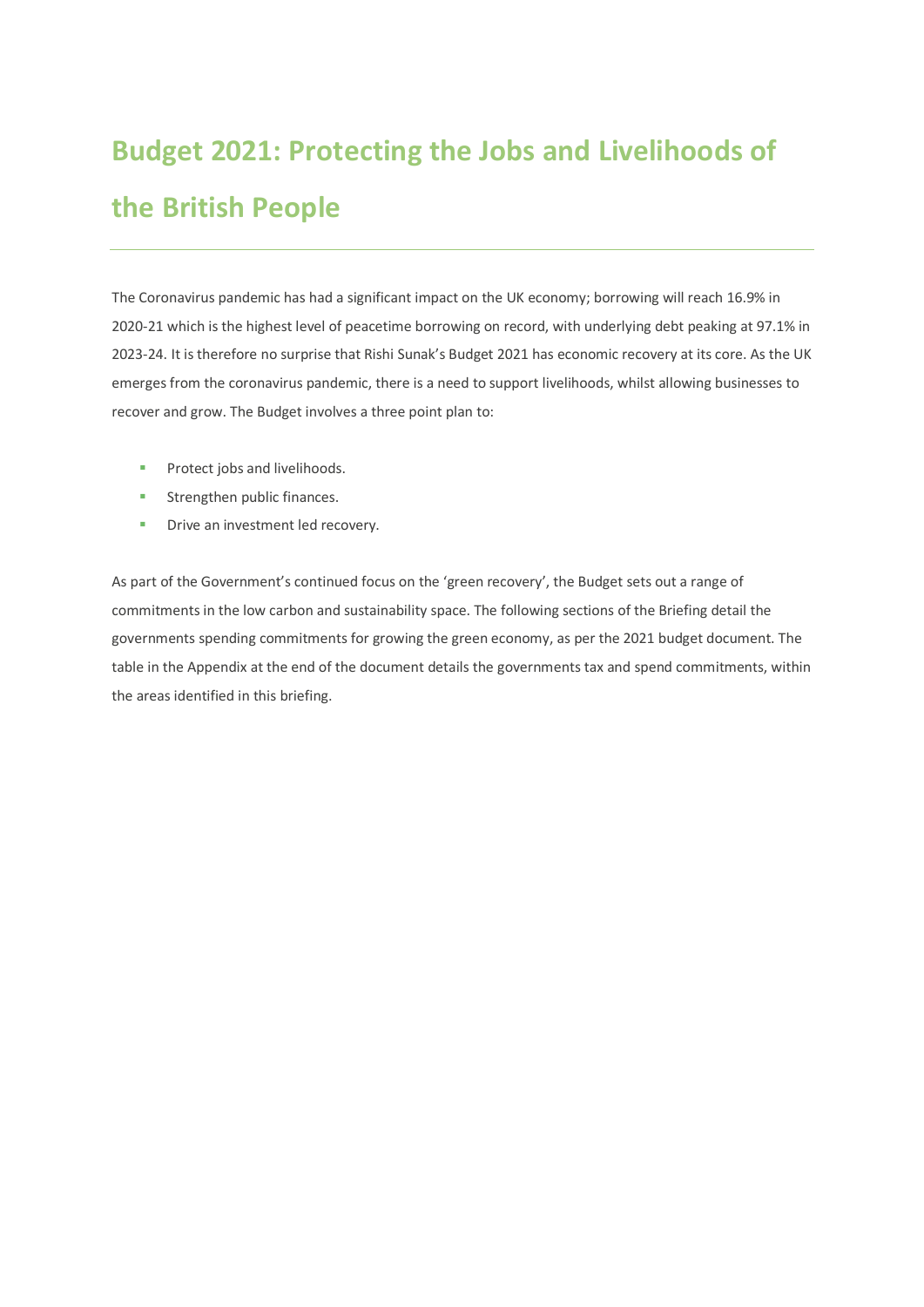### **Business support / COVID-19**

#### **CORONAVIRUS JOB RETENTION SCHEME (CJRS)**

Furlough will be extended for an additional five months to the end of September 2021. Employees will continue to receive 80% of current salary for hours not worked, with employers contributing 10% in July and 20% in August and September towards this cost.

#### **RECOVERY LOAN SCHEME**

The Recovery Loan Scheme will provide lenders with a guarantee of 80% of eligible loans between £25,000 and £10 million to give loan providers confidence to provide finance to UK business. This is open to all businesses including those who have received support under previous COVID-19 guaranteed loan schemes.

#### **VAT DEFERRAL NEW PAYMENT SCHEME**

Businesses who took advantage of the initial VAT deferral on VAT returns between 20th March 2020 and the end of June, can pay this back in eleven equal payments from March 2021, rather than one lump sum originally due 31st March 2021.

#### **CORPORATION TAX**

The rate of corporation tax will increase to 25% on profits over £250,000 from April 2023. The rate for profits under £50,000 will remain at 19% and there will be relief for profits under £250,000 so they pay less than the main rate. The Diverted Profits Tax rate will rise to 31% from April 2023 so that it remains an effective deterrent against diverting profits out of the UK.

#### **EXTENDED LOSS CARRY BACK FOR BUSINESSES**

The trading loss carry-back rule will be temporarily extended from the existing one year to three years and will be available for both incorporated and unincorporated businesses up to a maximum of £2 million.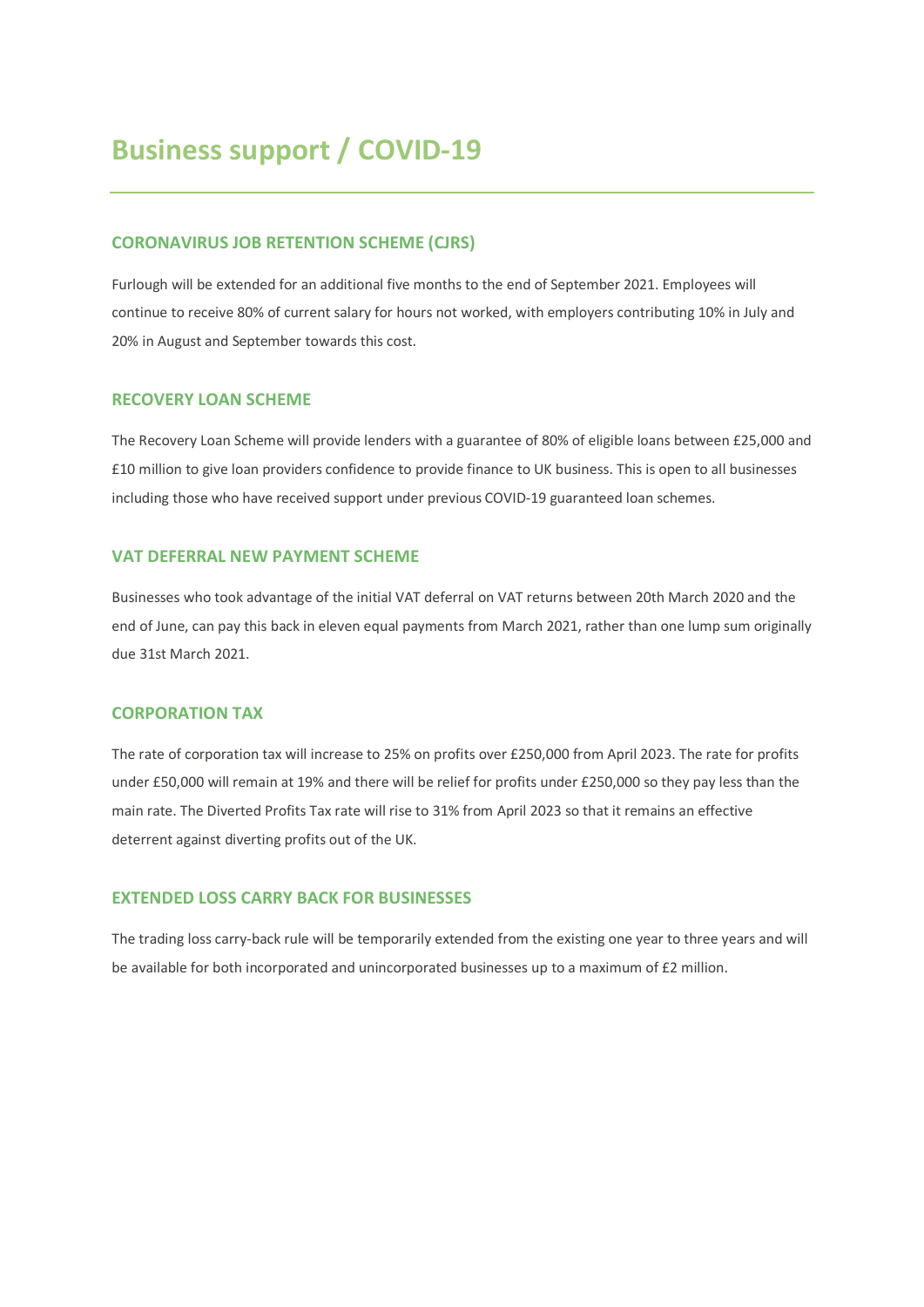#### **BIOMASS FEEDSTOCKS PROGRAMME**

In line with the Government's commitment to increase spending on energy innovation, the Government have announced a £4 million competition which will form the first phase of a Biomass Feedstocks Programme. The programme will enable the rural economy to improve green energy crop production, as well as improving the production of forestry products.

**Imogen Jamie - Senior Client Manager - Low Carbon:** *"Multiple solutions will be required to manage the UK's carbon emissions and significantly reduce its climate change impact. The Biomass Feedstocks Programme will be welcomed by the industry to support the decarbonisation of heat, providing investment in the rural economy as well enabling science and innovation."*

#### **HYDROGEN FUNDING**

The Government have committed (subject to business case) to providing £4.8 million to enable the development of a Hydrogen Hub in Holyhead, Wales. The Hub will be used to trial hydrogen production for use in Heavy Goods Vehicles (HGVs) from renewable energy sources and up to 500 jobs, including high-skilled roles, could be supported at the site. This commitment is in line with the Prime Minister's 10 Point Plan which announced that Government would work with industry to generate 5 GW of low carbon hydrogen capacity by 2030 for industry, transport, power and homes.

A Hydrogen Strategy and Hydrogen Business Models, to stimulate private sector investment, will be published later this year, with the Hydrogen Strategy due for publication within the next six months.

**Clare Jackson – Senior Consultant:** *"The news that the Hydrogen Strategy is expected within the "next six months" is later than industry expected with the Government previously targeting Q1 2021. With so much attention on this key strategy document, the Government will be under pressure to deliver as quickly as possible. The news of the investment in Holyhead is a positive step but is not a substitute for the hydrogen business models which are sorely needed to kick start the scaling of hydrogen in the UK. The Government has a lot of work to do over the coming year and industry will be applying the pressure to get things moving as quickly as possible."*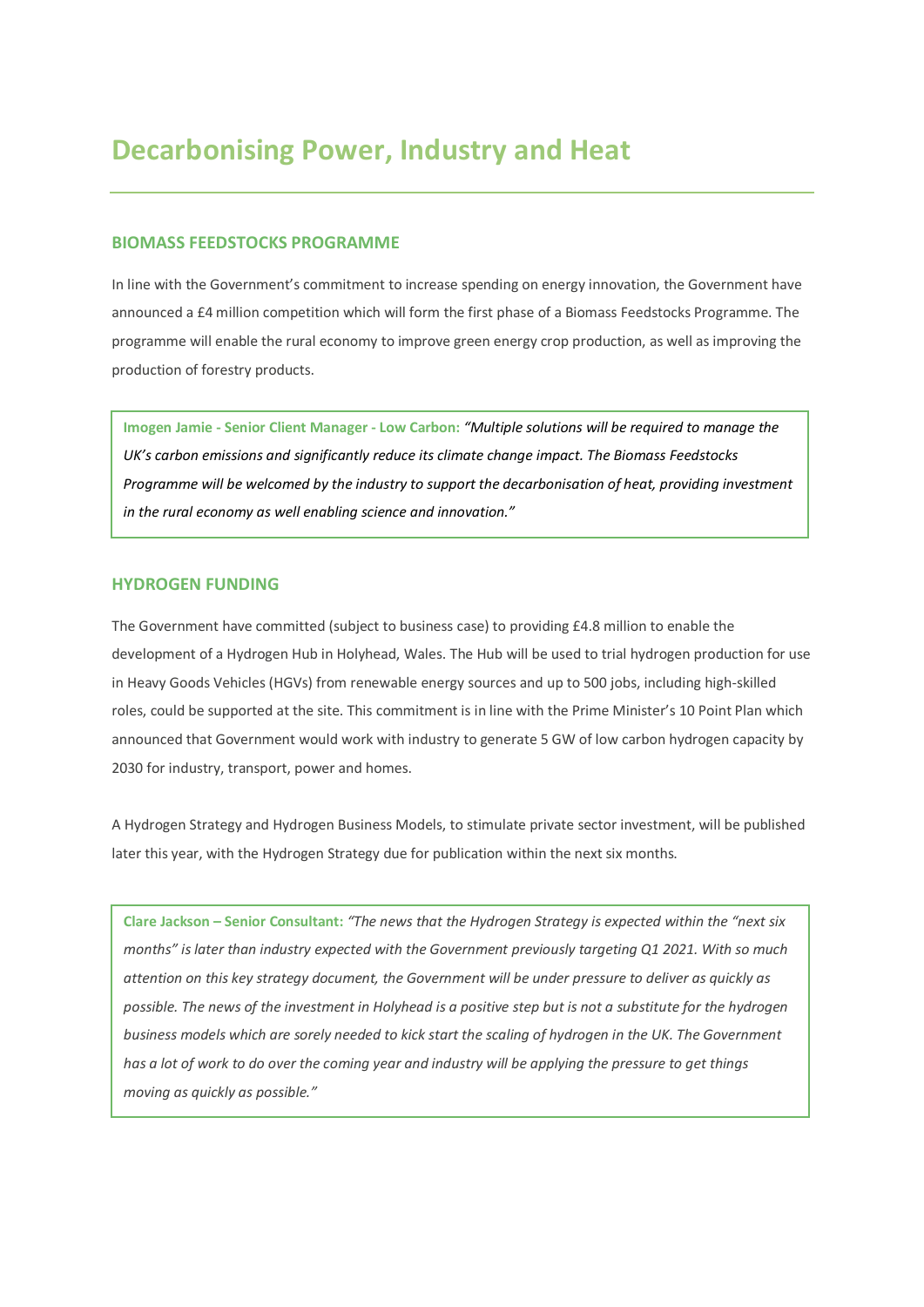#### **WIDER SUPPORT FOR THE ENERGY TRANSITION**

The Chancellor's Budget sets out a range of further commitments towards the energy transition. This includes a £20 million programme to support floating offshore wind development and £68 million competition to support the development of energy storage prototypes. In order to support diversification from the oil industry, a total of £27 million has been committed towards the Aberdeen Energy Transition Zone, with a further £5 million of support, subject to business case reserved for the Global Underwater Hub. Up to £2 million has also been committed towards the North Sea Transition Deal.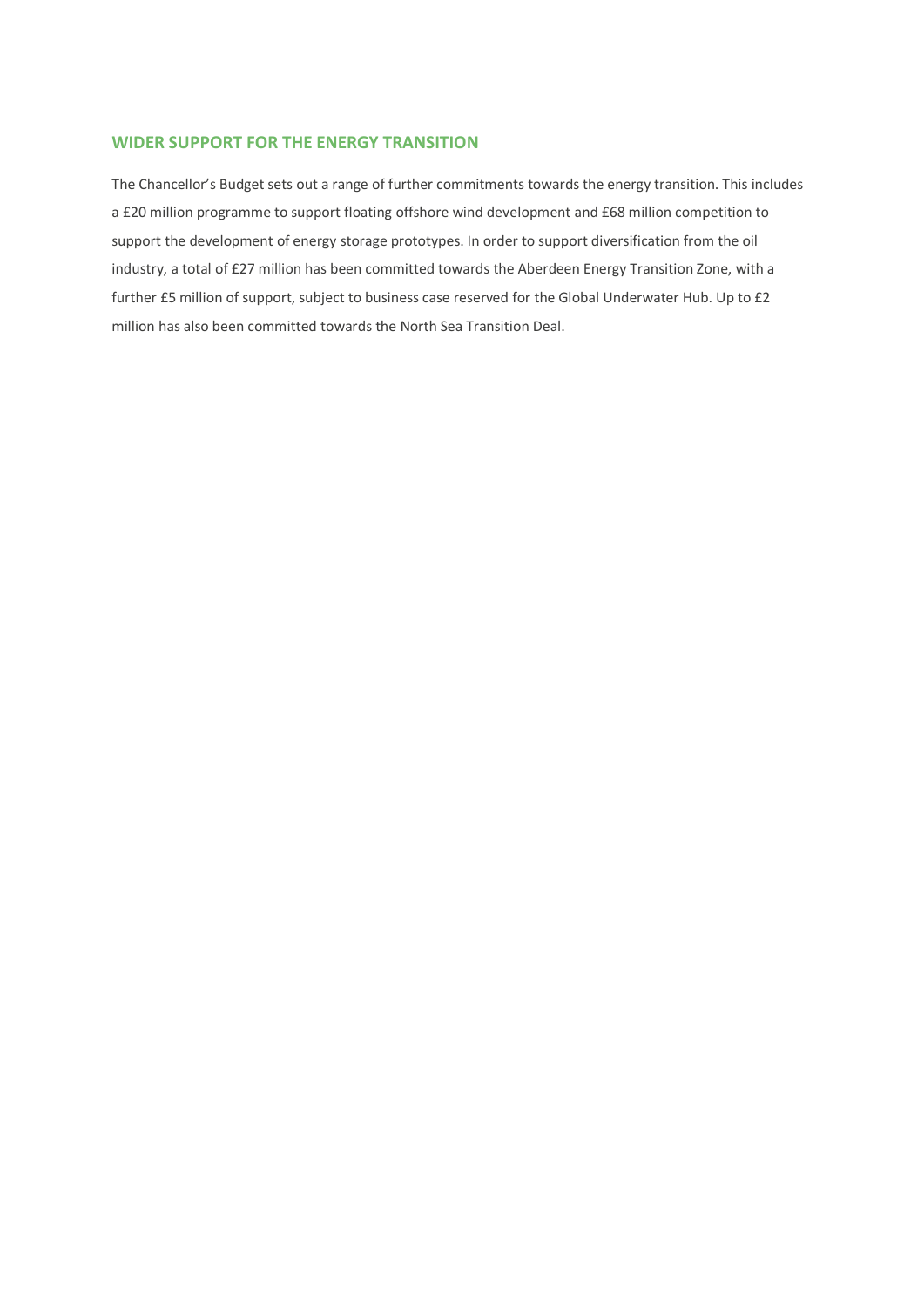#### **MODERN METHODS OF CONSTRUCTION (MMC) TASKFORCE**

The Ministry of Housing, Communities and Local Government (MHCLG) will establish an MMC taskforce which will look to accelerate the delivery of homes constructed via Modern Methods of Construction (MMC) within the UK. The taskforce will bring together leading experts from both the public and private sectors, to deliver on the UK's ambitions in this space. The Taskforce will be headquartered in MHCLG's new office in Wolverhampton and will be backed by £10 milllion of seed funding. The Taskforce will be working closely with Local and Mayoral Combined Authorities including the West Midlands Combined Authority.

#### **SUPPORT FOR IMPROVING THE HOUSING STOCK**

The Budget does not commit to any additional funding for energy efficiency or low carbon heating measures. However, th[e Government's Build Back Better Plan,](https://assets.publishing.service.gov.uk/government/uploads/system/uploads/attachment_data/file/966176/Plan_for_Growth_Web_accessible.pdf) published alongside the Budget indicates that the long awaited Heat and Buildings Strategy will be published in the next three months.

**Ellie Burkill – Policy Analyst:** *"In the lead up to the Budget there has been much speculation about the future of the Green Homes Grant Voucher Scheme (GHGVS) originally launched in September 2020. It was recently confirmed in a written answer by BEIS Strategy Minister Anne-Marie Trevelyan that the £2 billion funding will not be carried forward beyond this March, despite the significant underspend associated with the scheme. Over the past few weeks there has been uncertainty around the future of the scheme and spending allocations, with suggestions in the press that the scheme could close early. However, there appears to be no mention of the scheme within the Chancellor's Budget. This suggests that the extension of the scheme will remain in place, but industry is likely to be seeking further clarification on this point to provide the much-needed certainty for further investment."*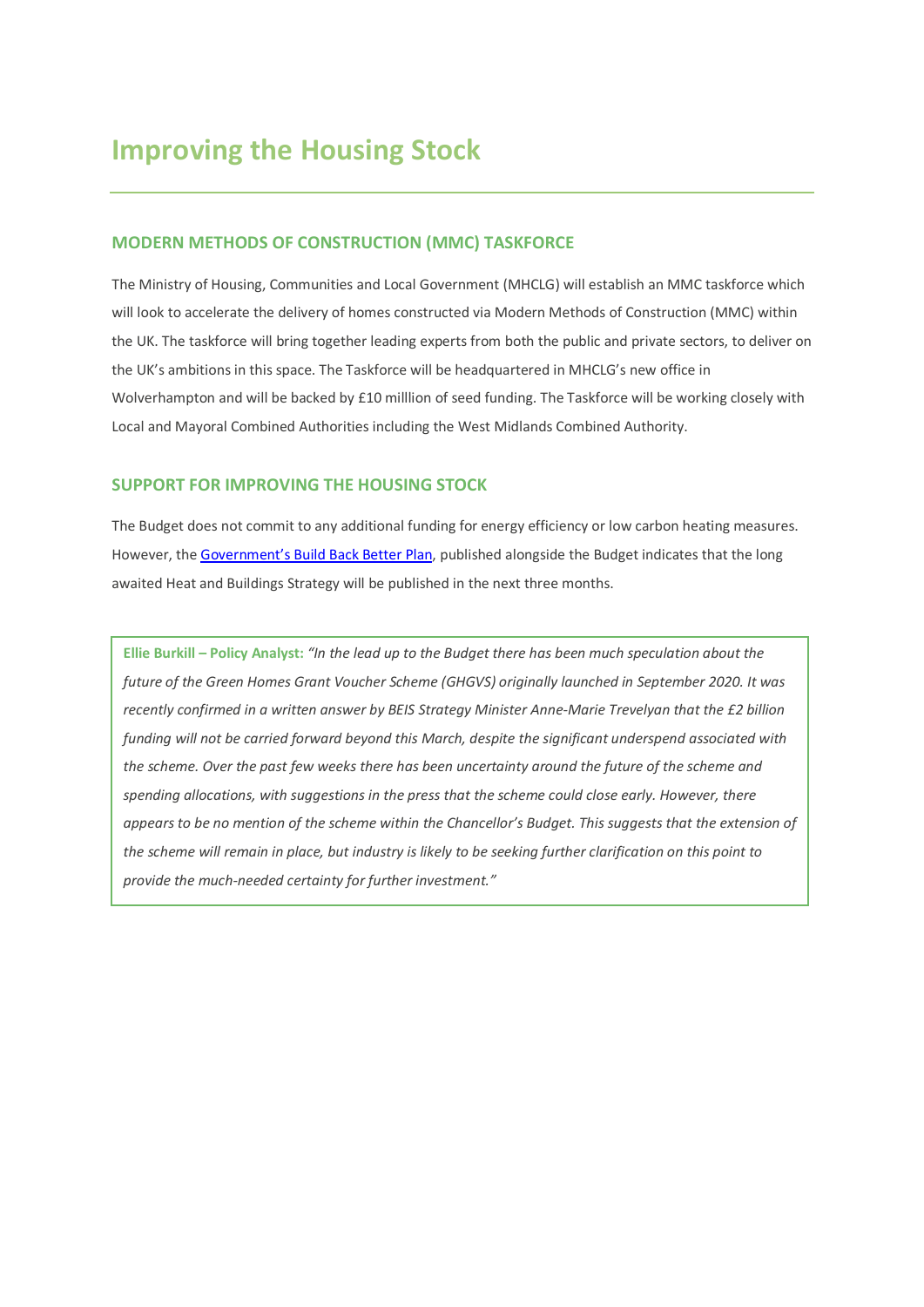Skills forms a key part of the Chancellor's Budget and is one of the three key pillars that the Government's Plan for Growth [\(Build Back Better: Our Plan for Growth\)](https://assets.publishing.service.gov.uk/government/uploads/system/uploads/attachment_data/file/966176/Plan_for_Growth_Web_accessible.pdf) is built upon. Investment in these areas is seen as critical to ensuring economic recovery from the COVID-19 pandemic, given the strong relationship that exists between skills and economic productivity, as shown by the graph below.



*Figure 1: The Relationship Between Skills and Productivity. Source[: HM Treasury: Build Back Better](https://assets.publishing.service.gov.uk/government/uploads/system/uploads/attachment_data/file/966176/Plan_for_Growth_Web_accessible.pdf)*

#### **APPRENTICESHIPS AND TRAINEESHIPS**

The Government will provide an additional £126 million in England for work placements and training for 16-24 year olds in the 2021/22 academic year, alongside extending and increasing the payments made to employers in England who take on apprentices; any employer who hires an apprentice between 1 April 2021 and 30 September 2021 will receive £3000 per hire, double the value previously awarded for over 24 year olds.

Building upon the measures announced within the 2020 Spending Review, the Government have committed to launching a £7 million fund in 2021. The funding will be directed towards 'portable apprenticeships' for people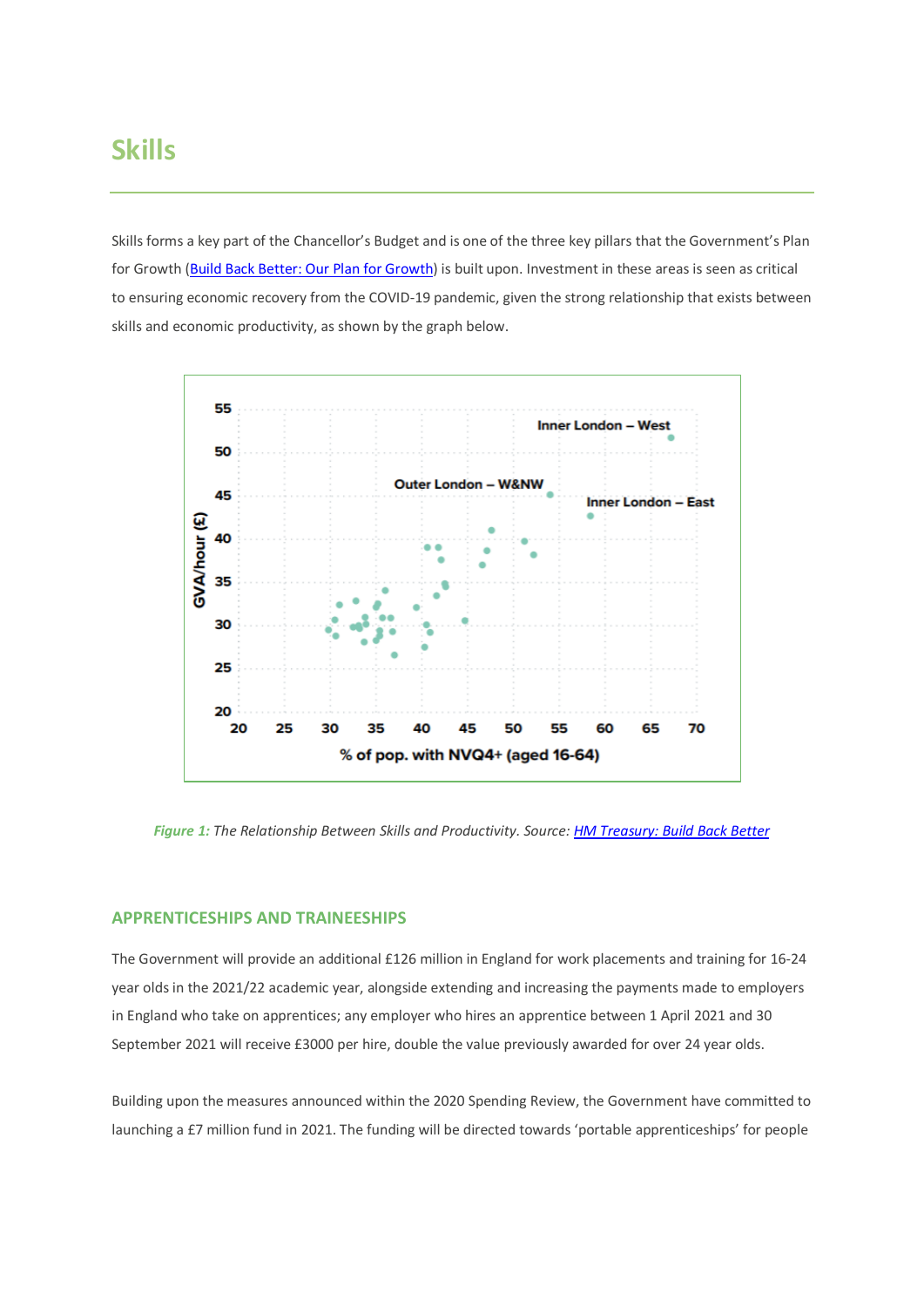who work across multiple employers to benefit from long term training, of a high quality. Employers will be asked to submit proposals.

#### **HELP TO GROW**

The Chancellor's Budget sets out a commitment to support over 100,000 SMEs across the UK to improve their productivity, via two schemes: Help to Grow: Management and Help to Grow: Digital.

- Help to Grow: Management is a programme that will provide 30,000 SMEs with the opportunity to upskill through a national curriculum, delivered through business schools, alongside practical experience and mentoring from business professionals. The scheme will be 90% subsidised by the Government.
- Help to Grow: Digital will support over 100,000 SMEs in improving their productivity through the adoption of a productivity enhancing software. The scheme will provide a voucher to cover up to 50% of the costs of an approved software, up to a maximum value of £5,000, alongside free impartial advice.

**Samantha Crichton, Senior Consultant:** *"The development of green jobs and skills has been highlighted as an opportunity for economic recovery. The announcements within this year's Budget place an emphasis on this and provide a platform for further growth. Enabling young people to gain experience through work placements and apprenticeships will open up opportunities for new entrants and help to highlight career options in the sector. The option for apprentices to work across multiple employers will help to provide diverse skills and experience. Our recent work on green skills highlighted a significant challenge in ensuring a diverse workforce and encouraging young people into the construction and retrofit sectors in particular. So, this funding is a welcome addition.* 

*Investment in upskilling is key to achieving the UK's net zero aspirations so it is positive to see support available for practical and mentoring advice for SMEs. The funding available for digital skills and support will be welcomed by industry given the increase in home working and the focus on e-commerce."*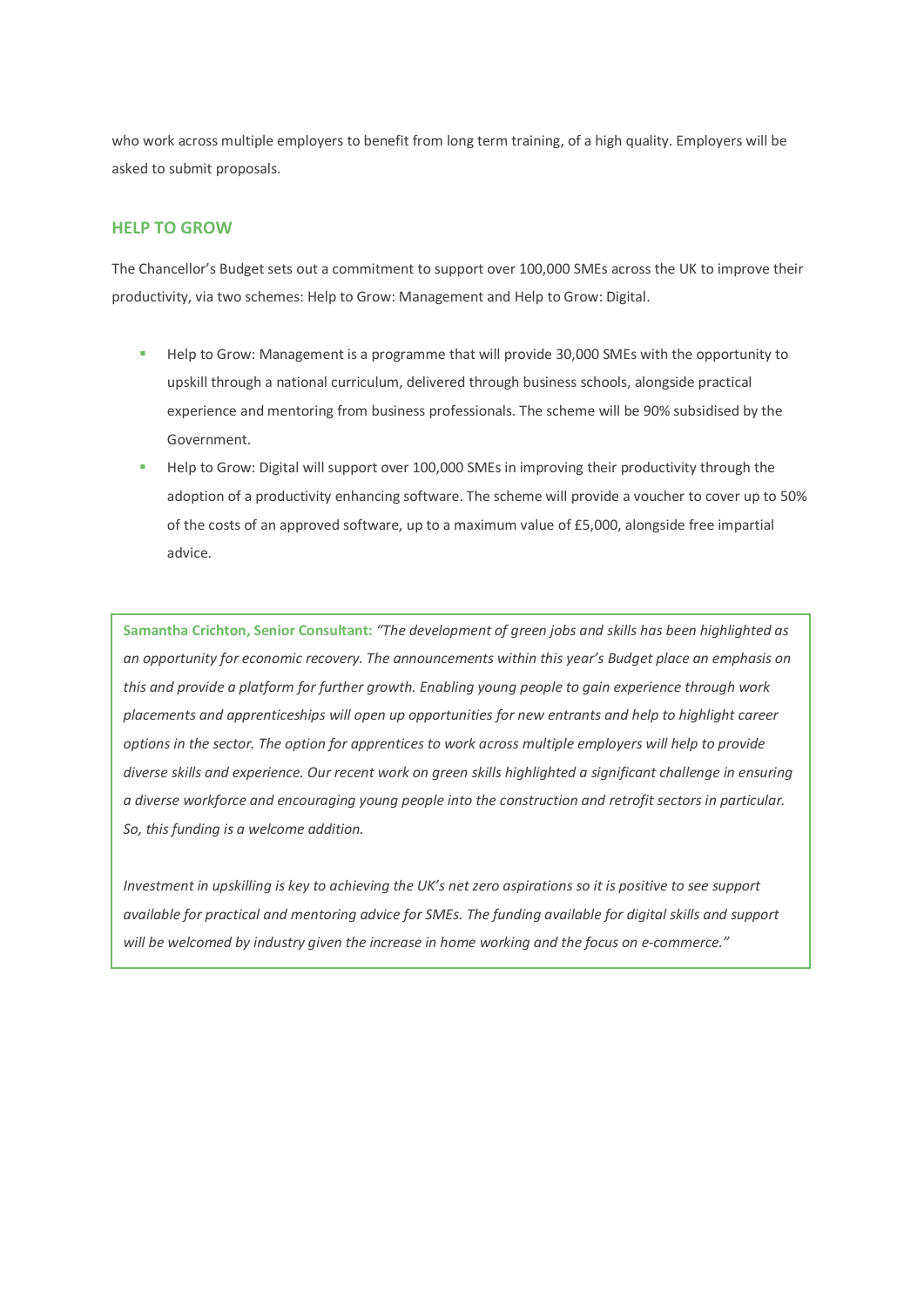### **Innovation**

#### **FREEPORTS**

The Chancellor's Budget announces the creation of eight new Freeports across England in regions such as the East Midlands, Yorkshire and the Humber and Plymouth. These Freeports will begin operations from late 2021, subject to agreement of governance arrangements and business case completion. The Freeports will drive investment and innovation, enabling businesses to benefit from tax relief and Government support, growing trade and creating jobs. Discussions are ongoing between the Devolved Administrations (DAs) to ensure the delivery of Freeports within Scotland, Wales and Northern Ireland.

#### **FUTURE FUND: BREAKTHROUGH**

The Future Fund was originally announced by the Chancellor on 20th April 2020. The Chancellor has today announced 'Future Fund: Breakthrough'. This £375 million fund consists of a co-investment product which will support the scale up of the most innovative, R&D intensive businesses.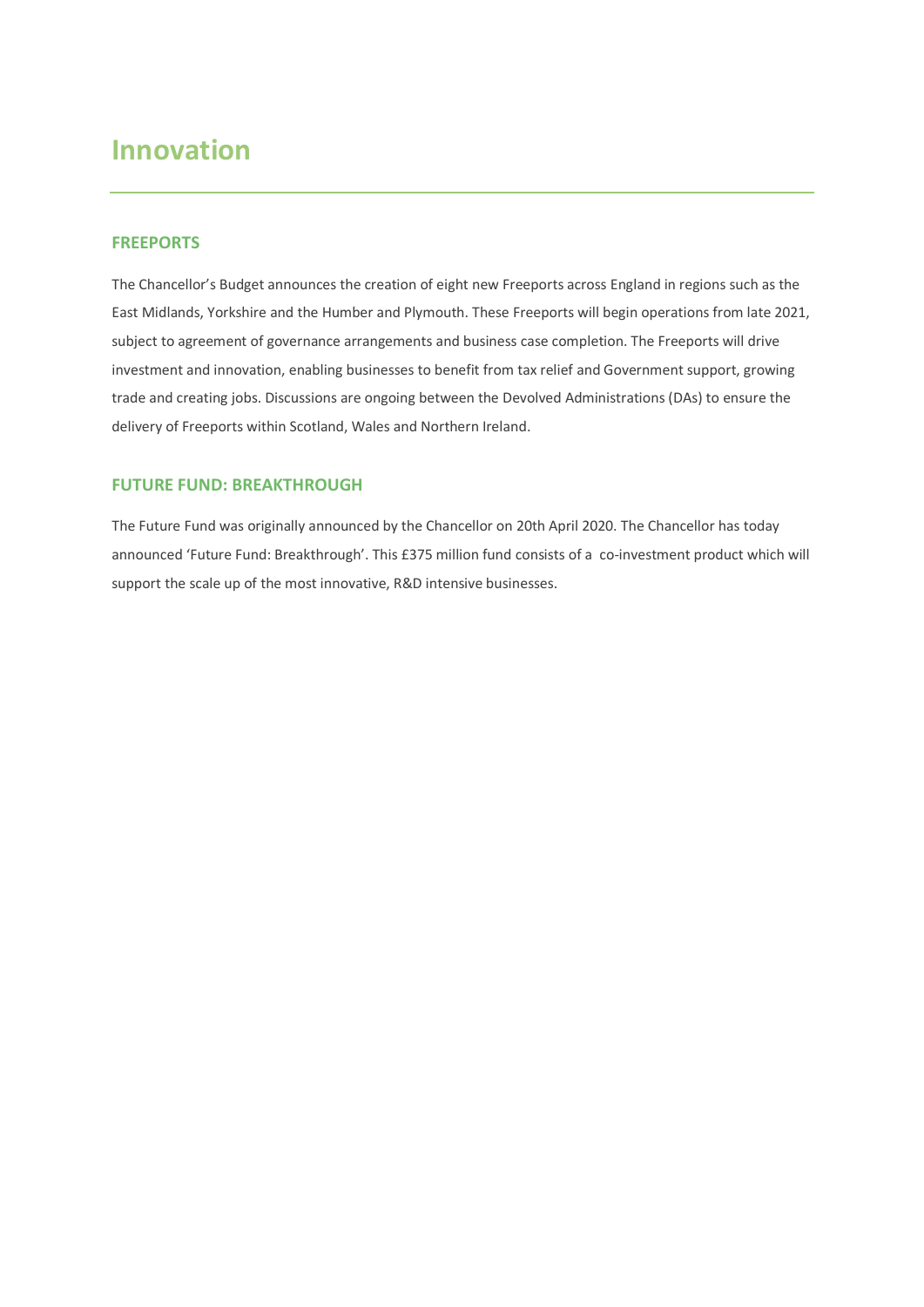### **Infrastructure Investment**

#### **GREEN GILT**

The government will issue it's first sovereign green gilt (or bond) this summer, with a further issuance later in 2021. The green gilt issuance for the financial year will total a minimum of £15 billion. Futher details of the green gilt will be published in June 2021, outlining the types of expenditure that will be financed. Social benefits such as job creation and levelling up will be reported on.

#### **GREEN RETAIL NATIONAL SAVINGS AND INVESTMENT (NS&I) PRODUCT**

A green retail savings product through NS&I will be introduced in the summer of 2021. This will be closely linked to the green gilt framework and will allow savers to take part in the collective effort to tackle climate change.

#### **SUPER-DEDUCTION**

From April 1st 2021 untill 31st March 2023, companies investing in qualifying new plant and machinery assets will benefit from a 130% first-year capital allowance. This will allow them to cut their tax bill by 25p for every £1 they invest. Investing companies also benefit from a 50% first-year allowance for qualifying special rate (including long life) assets.

#### **UK INFRASTRUCTURE BANK**

The Government's National Infrastructure Strategy, published in November 2020 announced that a [National](https://www.gov.uk/government/publications/policy-design-of-the-uk-infrastructure-bank)  [Infrastructure Bank](https://www.gov.uk/government/publications/policy-design-of-the-uk-infrastructure-bank) would be developed. The Government has today released further details about the institution that will begin operating, in an interim form, in spring 2021. This bank will provide £12 billion of equity and debt capital and £10 billion of guarantees to infrastructure projects in the UK to help meet government objectives on climate change and economic growth.

**Rob Honeyman – Head of Analysis:** *"Alongside the Budget, the government also released information regarding the terms of reference for the Infrastructure Bank. Quoting the Prime Minister's Ten Point Plan for a Green Industrial Revolution and the scope for crowding in investment in sustainable fuels, CCUS and heat efficiency, the bank has a clear focus on low carbon infrastructure projects. It remains to be seen if the availability of public finance can adequately de-risk and unlock the volume of wider investment that will be needed for the transition to net zero."*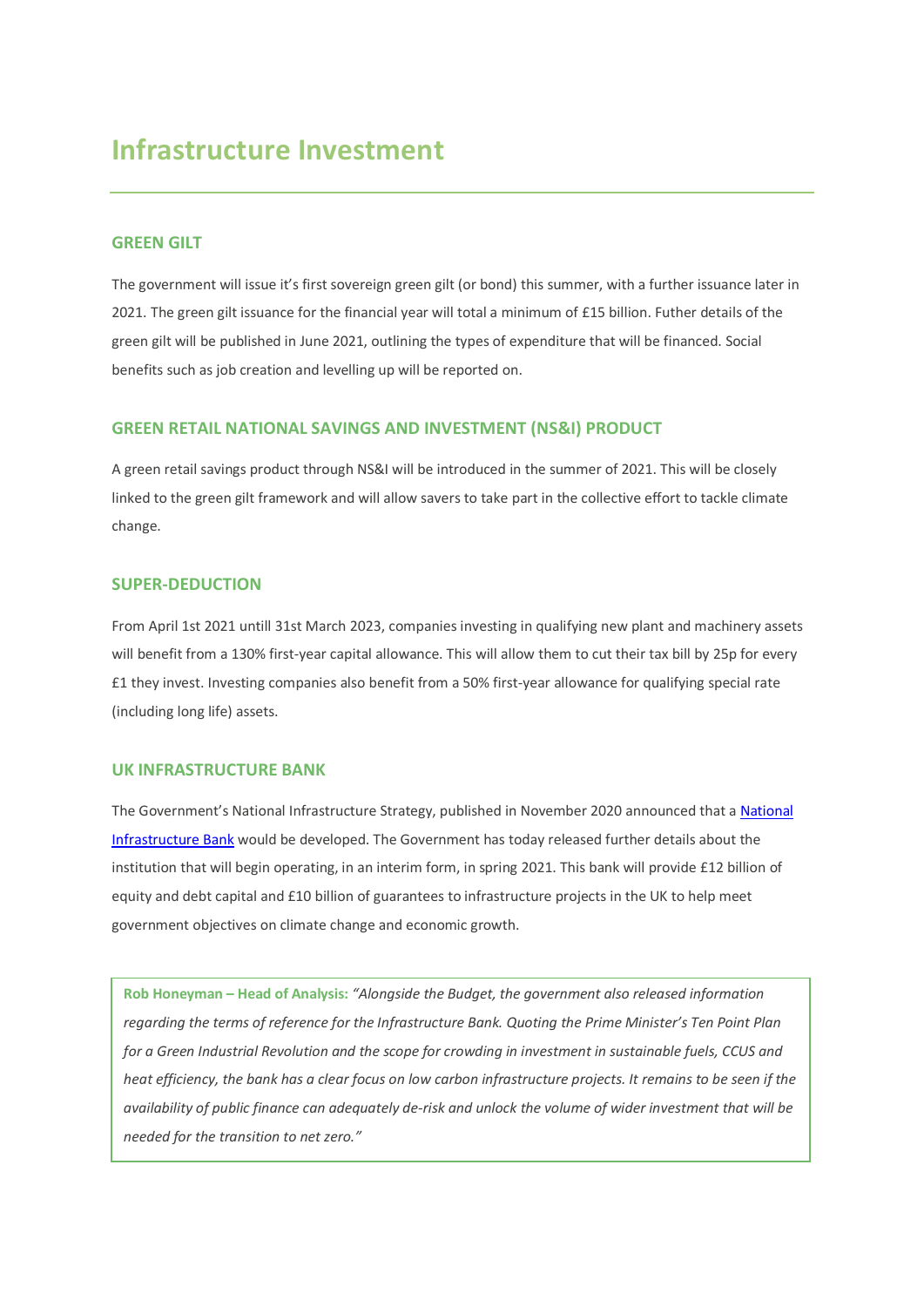### **Energy, Transport and Environmental Taxes**

#### **FUEL DUTY**

Fuel duty will be frozen for 2021-22, to protect consumers from additional costs in light of the recovery from COVID-19. However, future rates of fuel duty are to be considered in the coming years, in the context of reaching net-zero emissions by 2050.

**Joachim Brandt - Head of Electric and Autonomous Vehicles:** *"While the freeze of Fuel Duties may appear to ease short term cost pressures to consumers, the delays in scaling up new frontiers for the UK economy such as job creation in electric vehicles, the provision of EV charging infra-structure and advanced battery manufacturing will ultimately be more costly. We would encourage the Government not to perpetuate the use of fossil fuel vehicles and find alternatives to help consumers to mitigate the financial impact caused by Covid-19."*

#### **RED DIESEL**

As stated in the Budget 2020, the entitlement to red diesel and rebated biofuels will end from April 2022, except for use in agriculture (including horticulture, fish farming and forestry), rail vehicles and noncommercial heating. In this budget further exceptions are confirmed as red diesel use to power vessels for commercial purposes, travelling funfairs and circuses, ameteur sports clubs, golf courses and non-commercial power generation. Details of the Red Diesel Reform are set out in the Government'[s Red Diesel Policy Paper,](https://www.gov.uk/government/publications/reform-of-red-diesel-entitlements/reform-of-red-diesel-and-other-rebated-fuels-entitlement) published alongside the Budget.

#### **CARBON PRICE SUPPORT AND UK EMISSIONS TRADING SCHEME**

The freeze on the Carbon Price Support rate at £18 per tonne of CO2 will remain in 2022-23. Further proposals to expand the UK Emissions Trading Scheme will be set out in 2021.

**Jamie Mitchell – Economic Analyst:** *"The Carbon Price Support has been important in accelerating progress in decarbonising electricity generation within the UK, particularly in reducing the incentives to use coal. The impact of freezing this at £18/tCO2 will depend on the allowance prices of the UK ETS, which will be realised when trading begins in May 2021. If allowance prices combined with this top up are sufficiently high to further drive sufficient decarbonisation of electricity generation, this freeze is appropriate. We hope the government publishes its plans for further carbon pricing proposals without delay."*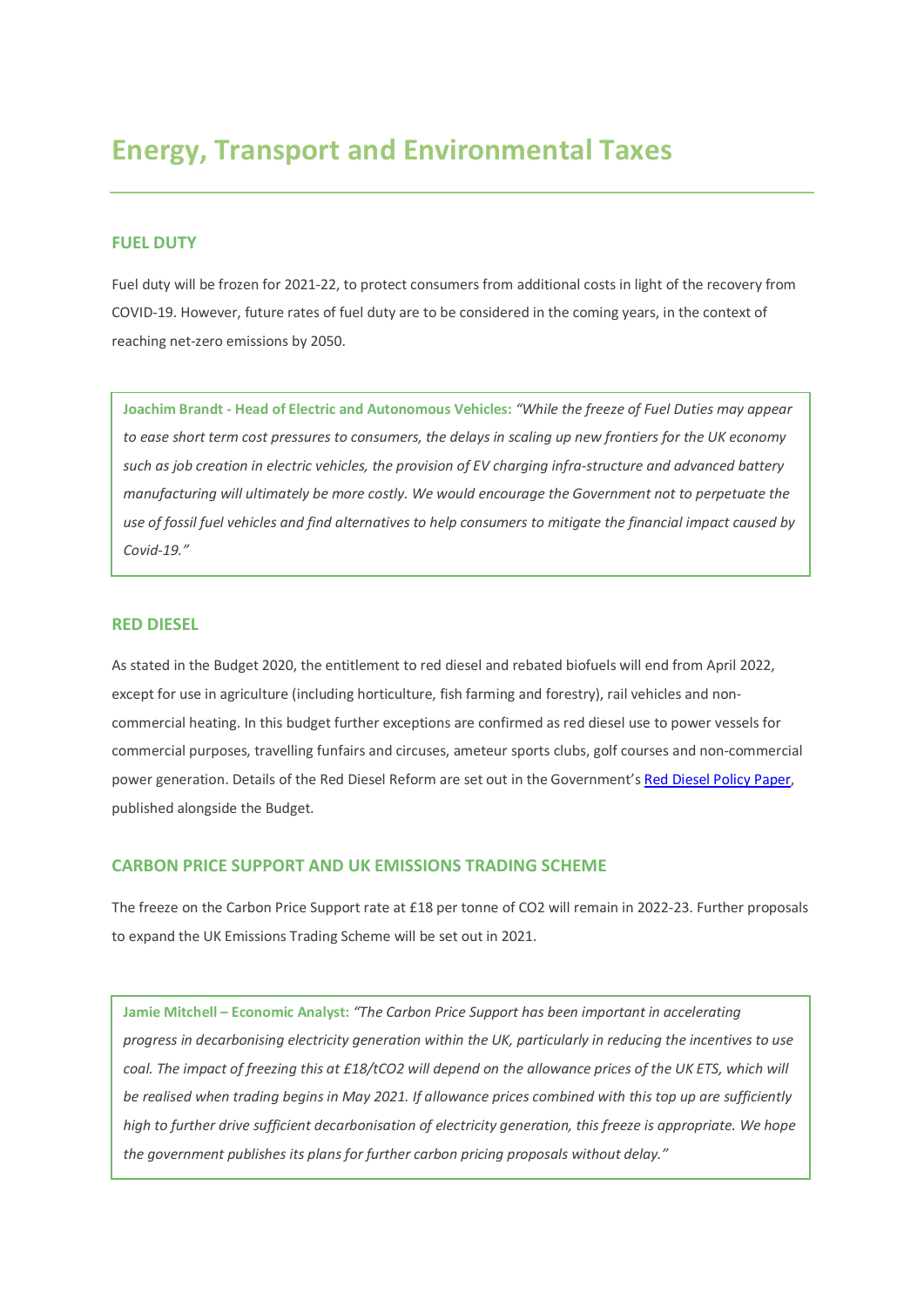#### **VEHICLE EXCISE DUTY**

[Vehicle Excise Duty rates](https://www.gov.uk/government/publications/vehicle-excise-duty-rates-for-cars-vans-motorcycles-and-trade-licences-from-april-2021) will increase in line with RPI from 1st April 2021 for cars, vans and motorcycles. For HGVs, VED will be frozen for 2021-22 and th[e HGV Levy](https://www.gov.uk/government/publications/heavy-goods-vehicle-levy-suspension) will be suspended for another 12 months from August 2021 in order to support recovery from the COVID-19 pandemic.

#### **CLIMATE CHANGE LEVY**

Changes to th[e Climate Change Levy](https://www.gov.uk/government/publications/changes-to-rates-for-the-climate-change-levy-for-2022-to-2023-and-2023-to-2024/changes-to-rates-for-the-climate-change-levy-for-2022-to-2023-and-2023-to-2024) will come into effect from 1st April 2022 and 1st April 2023 as announced in the Budget 2020.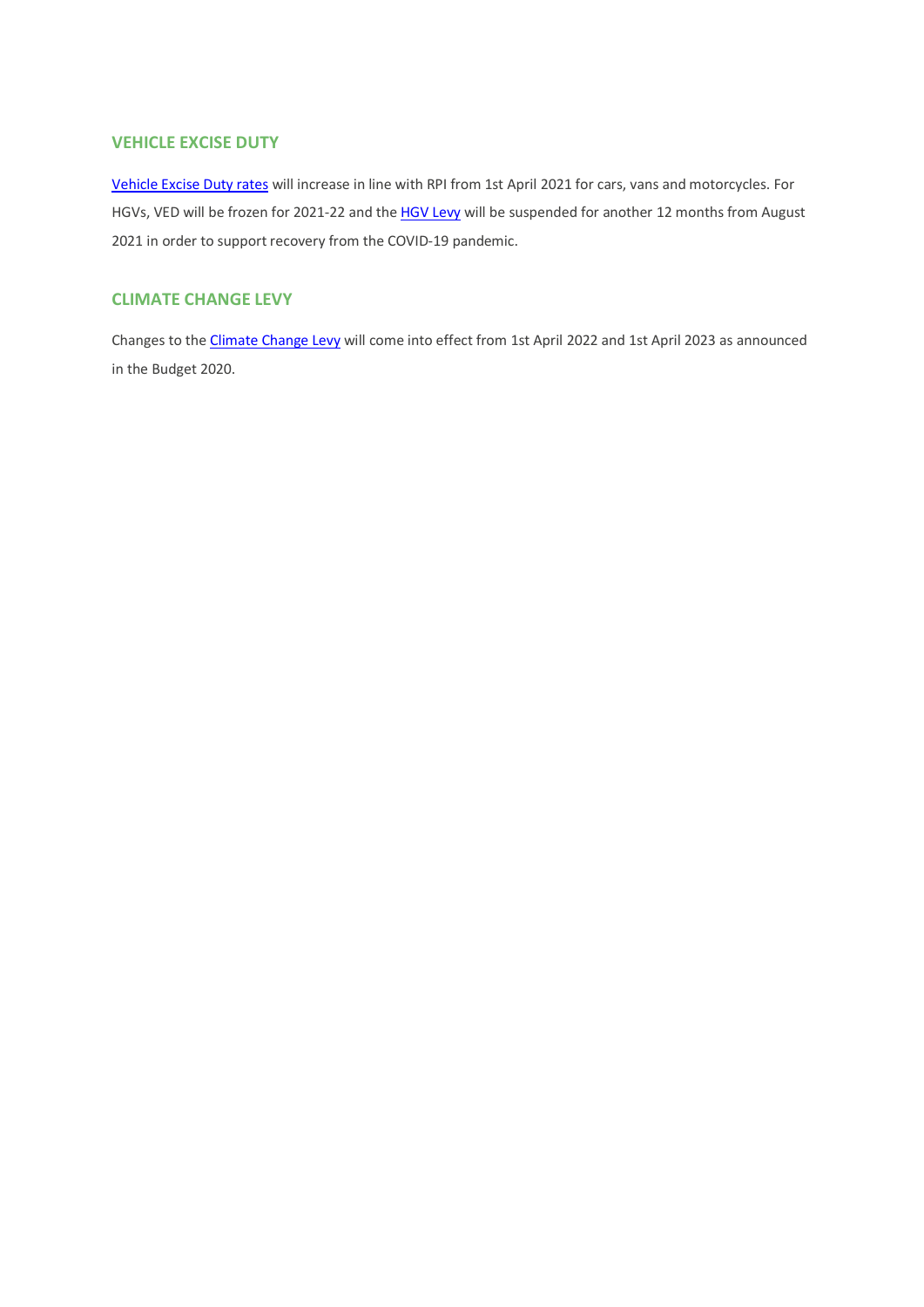### **Waste**

#### **PLASTIC PACKAGING TAX**

As part of efforts to tackle the impacts that single use plastic waste have on the natural environment, the Government have today released a Policy Paper which sets out details of the **Plastic Packaging Tax**. In the 2020 budget, the Government announced key decisions surrounding the tax design and a consultation was launched to provide stakeholders with the opportunity to provide feedback on the proposed design and implementation of the tax. A tax rate of £200/tonne will apply from 2022 to packaging with less than 30% recycled plastic, subject to a registration threshold of 10 tonnes manufactured within or imported into the UK, per annum.

#### **LANDFILL TAX RATE**

In the Chancellor's 2020 Budget, it was announced that the standard and lower rates of Landfill Tax will increase in line with the RPI, rounded to the nearest 5 pence. The landfill tax is designed to maximise the use of non-landfill waste management options, such as recycling and minimise the impact of waste on the natural environment. As part of the 2021 Budget, the Government have released a Policy Paper on the Changes to [Landfill Tax Rates](https://www.gov.uk/government/publications/changes-to-landfill-tax-rates-from-1-april-2021/changes-to-landfill-tax-rates-from-1-april-2021) which sets out further details.

To find out more please contact: **Sam Crichton – Senior Consultant** [samantha.crichton@gemserv.com](mailto:samantha.crichton@gemserv.com)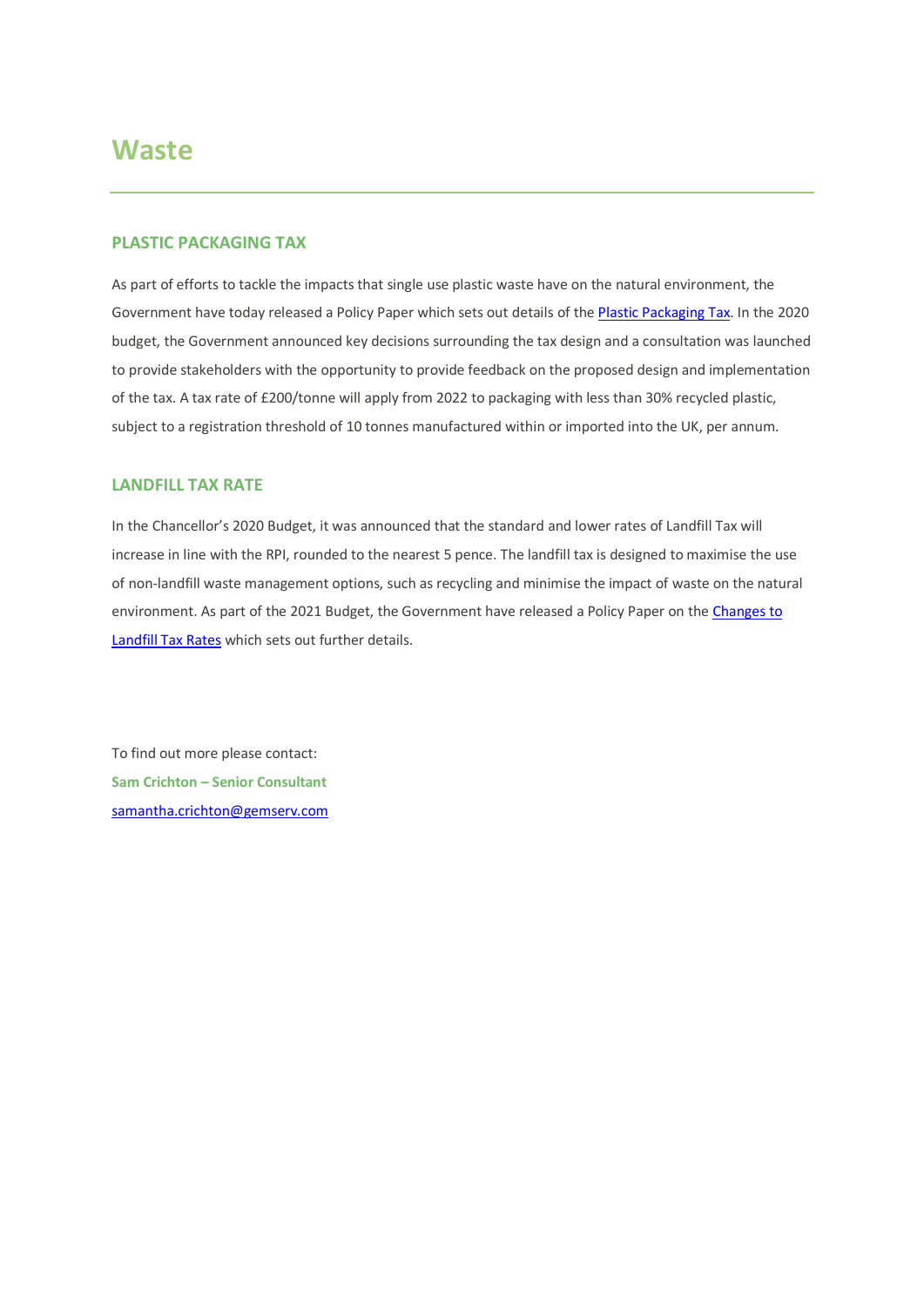### **Policy Costing Table**

Table 1 shows the cost or yield of all Budget 2020 decisions with a direct effect on public sector net borrowing, up to 2025-26, where negative values indicate government spending.

|                                                                                                                                              | <b>Head</b> | 2020-21     | 2021-22     | 2022-23   | 2023-24   | 2024-25   | 2025-26     |
|----------------------------------------------------------------------------------------------------------------------------------------------|-------------|-------------|-------------|-----------|-----------|-----------|-------------|
| Coronavirus Job Retention<br>Scheme (CJRS): extension to<br>September 2021                                                                   | Spend       | $\mathbf 0$ | $-6,945$    |           |           |           |             |
| Fuel Duty: one year freeze<br>in 2021-22                                                                                                     | Tax         | $\mathbf 0$ | $-795$      | $-885$    | $-910$    | $-925$    | $-945$      |
| Capital allowances: 130%<br>Super-Deduction for main<br>rate assets and 50% First<br>Year Allowance for special<br>rate assets for two years | Tax         | $-1,735$    | $-12,225$   | $-12,695$ | $-2,395$  | $+2,090$  | $+2,780$    |
| Loss carry back: extended to<br>3 years with £2,000,000 cap                                                                                  | Tax         | $-840$      | $-205$      | $+580$    | $+325$    | $+160$    | $+80$       |
| Help to Grow: management                                                                                                                     | Spend       | 0           | $-60$       | $-75$     | $-85$     | 0         | 0           |
| Help to Grow: digital                                                                                                                        | Spend       | $\mathbf 0$ | $-50$       | $-115$    | $-130$    | 0         | $\mathbf 0$ |
| Corporation Tax: 19% rate<br>for profits up to £50,000,<br>tapering to main rate of<br>25% for profits over<br>£250,000, from April 2023     | Tax         | $-5$        | $+20$       | $+2,390$  | $+11,900$ | $+16,500$ | $+17,200$   |
| Red Diesel: exemptions                                                                                                                       | Tax         | $\pmb{0}$   | $\mathbf 0$ | $-80$     | $-85$     | $-100$    | $-110$      |
| Vehicle Excise Duty: freeze<br>for HGVs in 2021-22                                                                                           | Tax         | $\pmb{0}$   | $-5$        | $-5$      | $-5$      | $-5$      | $-5$        |
| HGV Road User Levy:<br>suspend for a further 12<br>months from August 2021<br>and freeze rates                                               | Tax         | $\mathbf 0$ | $-140$      | $-75$     | $-5$      | $-5$      | $-5$        |
| Carbon Price Support (CPS)<br>rate: maintain in 2022-23                                                                                      | Tax         | $\pmb{0}$   | 0           | $-5$      | $-10$     | $-10$     | $-5$        |
| <b>UK Emissions Trading</b><br>Scheme                                                                                                        | Tax         | $\mathbf 0$ | $+15$       | $+50$     | $+35$     | $+15$     | 0           |

#### *Table 1: Budget Policy Decisions (£ million)*